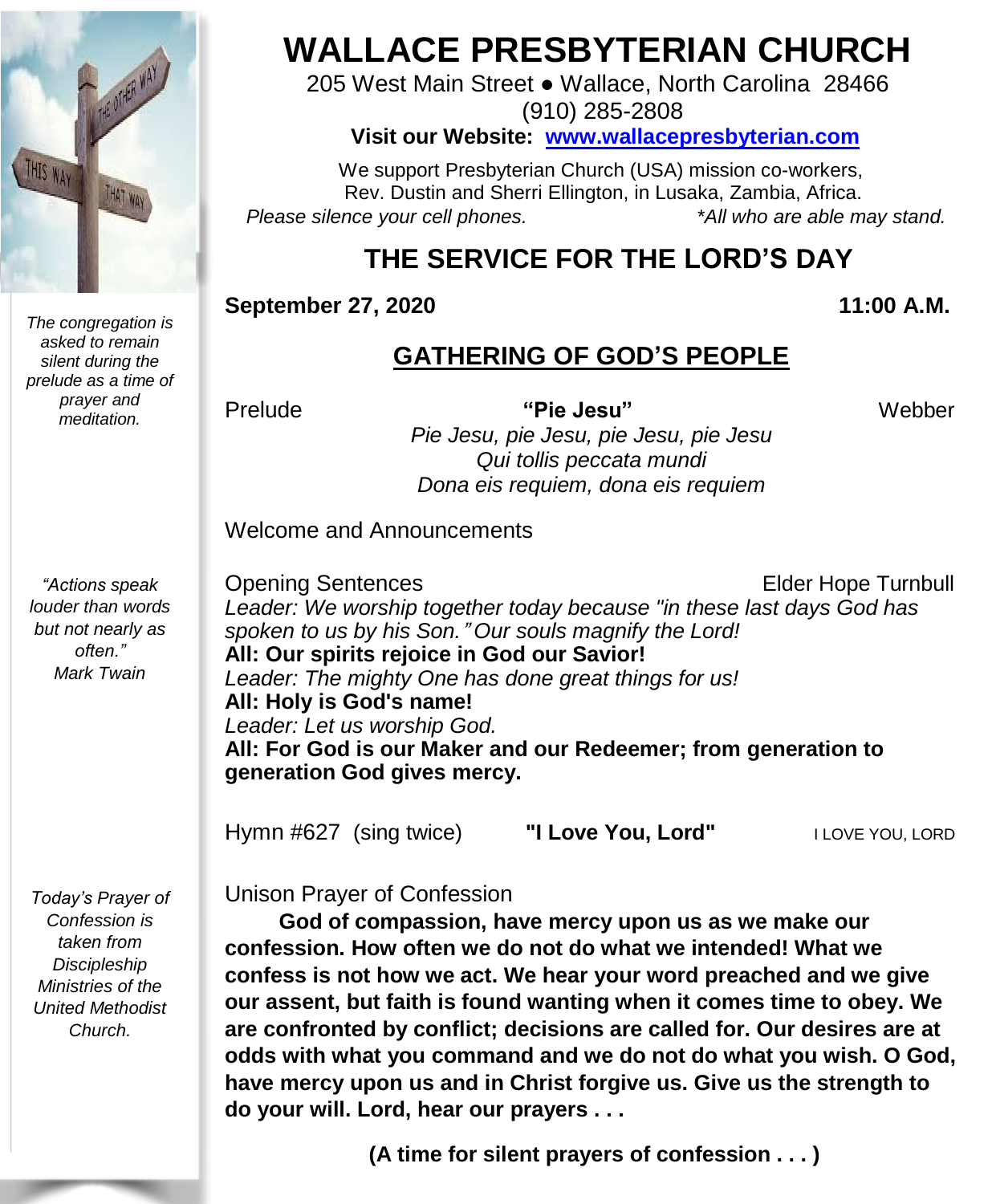

*"You will know them by their fruits. Are grapes gathered from thorns, or figs from thistles?" Matthew 7:16*

#### Responsive Assurance of Pardon

*Leader: Hear the words of Paul when he writes that God has bestowed on Christ* "*the name that is above every name, so that at the name of Jesus every knee should bend . . . and every tongue confess that Jesus Christ is Lord, to the glory of God the Father.*"

**All: As we make our confession we have the assurance that the exalted Christ intercedes on our behalf. In Jesus Christ, our sins are forgiven!**

Gloria Patri **Glory Be to the Father Glory be to the Father, and to the Son, and to the Holy Ghost; as it was in the beginning, is now, and ever shall be, world without end. Amen, amen.**

#### **PROCLAIMING GOD'S WORD**

Children's Sermon

Prayer for Illumination

**Speak to us, Lord, through these scriptures. Remind us again of your everlasting power. May we remember your mighty works and deeds May we claim your promise and share your love. We are listening, Lord; speak to us today. Amen.**

| Epistle Lesson | Hebrews $1:1-4$  | Elder Hope Turnbull |
|----------------|------------------|---------------------|
| Gospel Lesson  | Matthew 21:23-32 |                     |

Sermon **"Who Do You Think You Are?"** Dr. Philip K. Gladden

A Time for Silent Reflection

Pastoral Prayer with the Lord's Prayer

**Our Father who art in heaven, hallowed be Thy name. Thy kingdom come, Thy will be done, on earth as it is in heaven. Give us this day our daily bread; and forgive us our debts, as we forgive our debtors; and lead us not into temptation, but deliver us from evil. For Thine is the kingdom and the power and the glory, forever. Amen.**

*"Traditions tells us where we have come from. Scripture itself is a better guide as to where we should now be going." N.T. Wright, English New Testament scholar and Anglican bishop*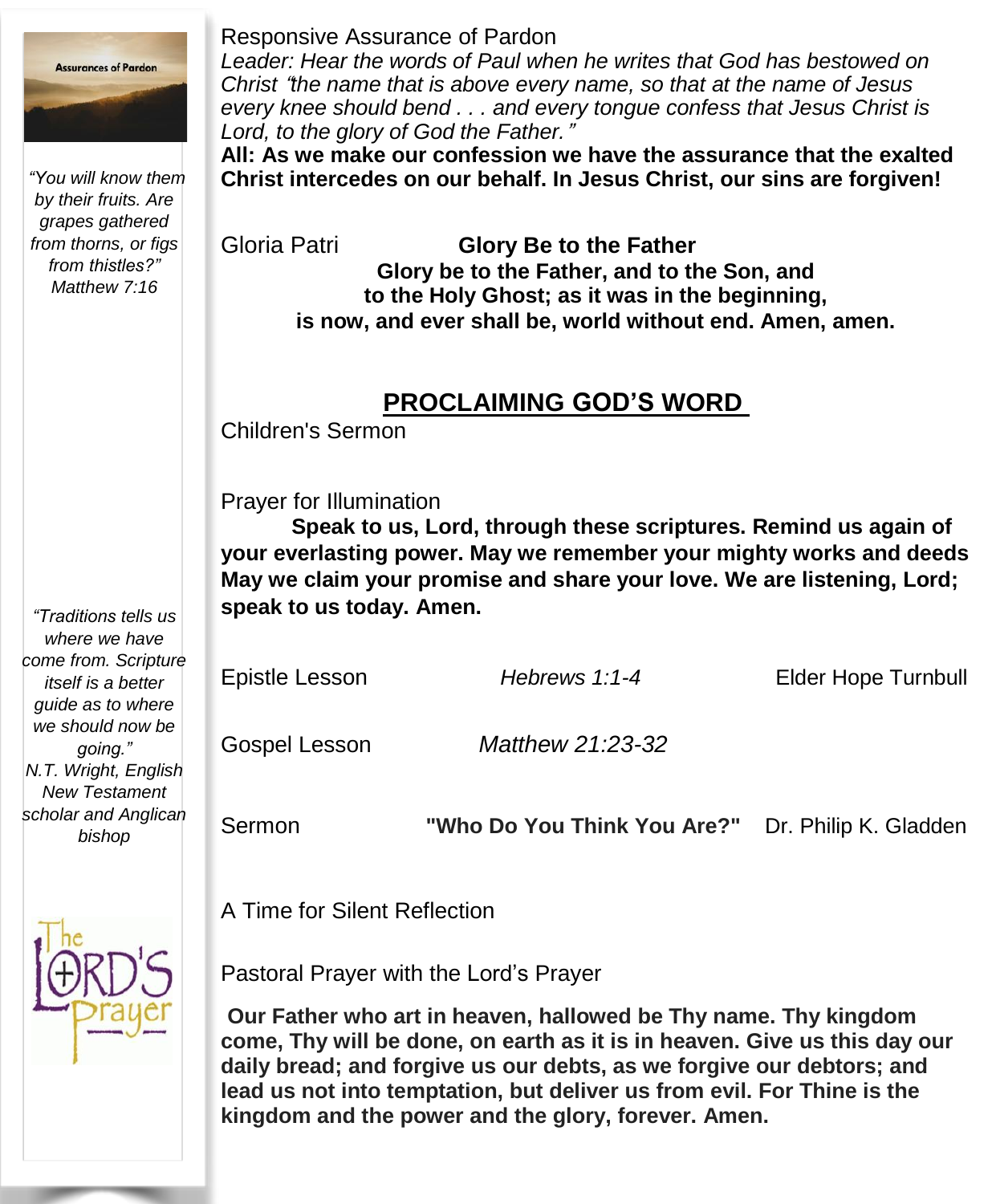### **GIVING THANKS TO GOD**

#### Presentation of Tithes and Offerings

"*And they*'*ll know we are Christians by our love.*" *Hymn #300, Glory to God: The Presbyterian Hymnal* Offertory **"Let All Things Now Living"** *setting by* Lloyd Larson *Let all things now living a song of thanksgiving to God our Creator triumphantly raise; who fashioned and made us, protected and stayed us, by guiding us on to the end of our days. God's Banners are o'er us; pure light goes before us, a pillar of fire shining forth in the night: till shadows have vanished, all fearfulness banished, as forward we travel from light into light.*

Doxology and Prayer of Dedication

*Praise God from whom all blessings flow; Praise Him all creatures here below; Praise Him above ye heavenly host; Praise Father, Son, and Holy Ghost. Amen.*

Affirmation

*"To the only God our Savior, through Jesus Christ our Lord, be glory, majesty, power, and authority, before all time and now and forever. Amen." Jude 25*

The Affirmation of Faith: The Apostles' Creed

**I believe in God the Father Almighty, Maker of heaven and earth. And in Jesus Christ his only Son our Lord; who was conceived by the Holy Ghost, born of the Virgin Mary, suffered under Pontius Pilate, was crucified, dead, and buried; he descended into hell; the third day he rose again from the dead; he ascended into heaven, and sitteth on the right hand of God the Father Almighty; from thence he shall come to judge the quick and the dead. I believe in the Holy Ghost; the holy catholic Church; the communion of saints; the forgiveness of sins; the resurrection of the body; and the life everlasting. Amen.**

Hymn #37 *(verses 1 & 2)* **"Let All Things Now Living"** ASH GROVE

**Benediction** 

Postlude



 *The flowers in the sanctuary this morning are given by Art and Cheryl Raymond in loving memory of Art's mother, Rita St. Pierre Raymond, on the 100th anniversary of her birth, and with our grateful thanks for 17 blessed years of worshipping with the Wallace Presbyterian Church family.*